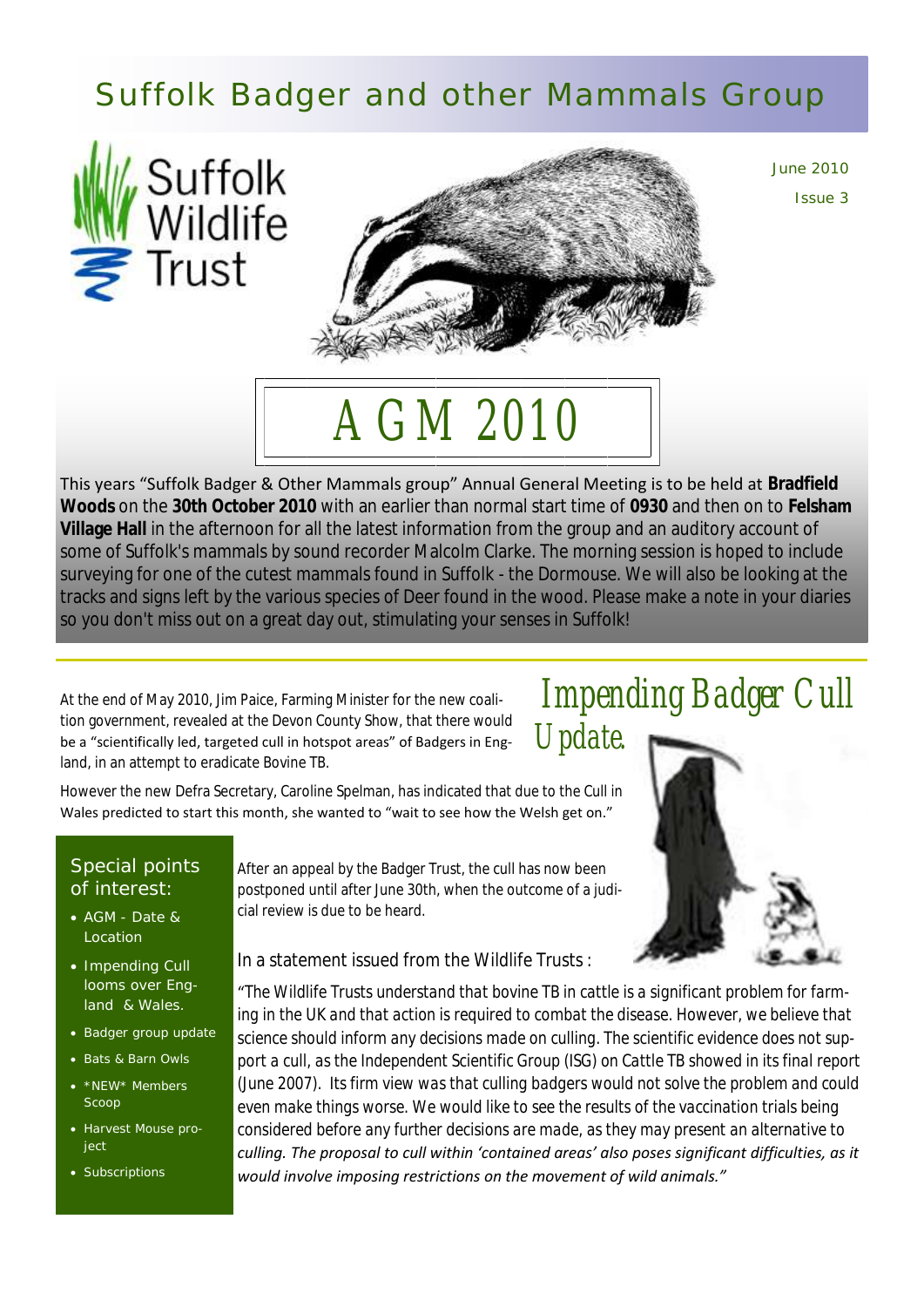

### *Otter Surveying in Suffolk Penny Hemphill*

### *Suspect a Poisoning?*

Due to two recent events this year here is the number you should call if you suspect a poisoning incident.

To report the suspected poisoning of wildlife or pets call: **FREEPHONE 0800 321 600**

If you would like to volunteer to help survey for Otters, there will be a training course in the Autumn so please ensure you contact Penny Hemphill of the Suffolk Wildlife Trust and get your name added to the list.

### *Are you a Surveyor for the Suffolk Wildlife Trust?*

If the answer to this is yes, you should have completed the volunteer form (attached). This then enables you to be covered under the trusts insurance policy. Please take the time to download the file , print off the form and return it completed to the SWT.

### *Suffolk Badger Update Adrian Hinchliffe*

After a very cold start to 2010 badger casualties were down on average however March saw a steep rise and whereas in April we seem to average a dip, this year numbers increased further still. The total number of badgers reported killed on Suffolk's roads last year was an all time high of 209! So far this year we have had 73.

Sadly 3 incidents were involving very small cubs , one had been attacked by dogs, I lost count of the number of tooth marks on it. Another very undernourished cub, was found wandering around above ground, in daylight and was reported to Alec Suttlewood of Ipswich





wildlife rescue, who picked it up but despite his best efforts, it regrettably died. Alec also rescued a snared Badger in Elmsett. All was looking good for a successful release when things took a sharp decline and due to the internal injuries caused by these indiscriminate and cruel killers, claimed another victim. The picture right shows how twisted and entangled the snare and undergrowth had become in the animals attempts to escape. All the time it tightens down on the victim. Free running snares are still legal to set depending on location, but once tangled up, do not stay "free running" for long.

On a brighter note, the cub on the left had a lucky escape in June after becoming entangled in rope intended to tie up a honeysuckle plant. After 3 attempts to catch the badger, who

seemed more intent on playing hide and seek under the trellis, I eventually caught it and once scruffed, despite its protests, cut it free. This very lively youngster then made a very hasty retreat into the undergrowth and away.

Richard Woolnough, Dorothy Casey, Simone Bullion, Judith Last, Arthur Rivett, Matt Fidler, Adrian Hinchliffe and Martin Hancock, would like to welcome Alan Miller onto the "Working Group."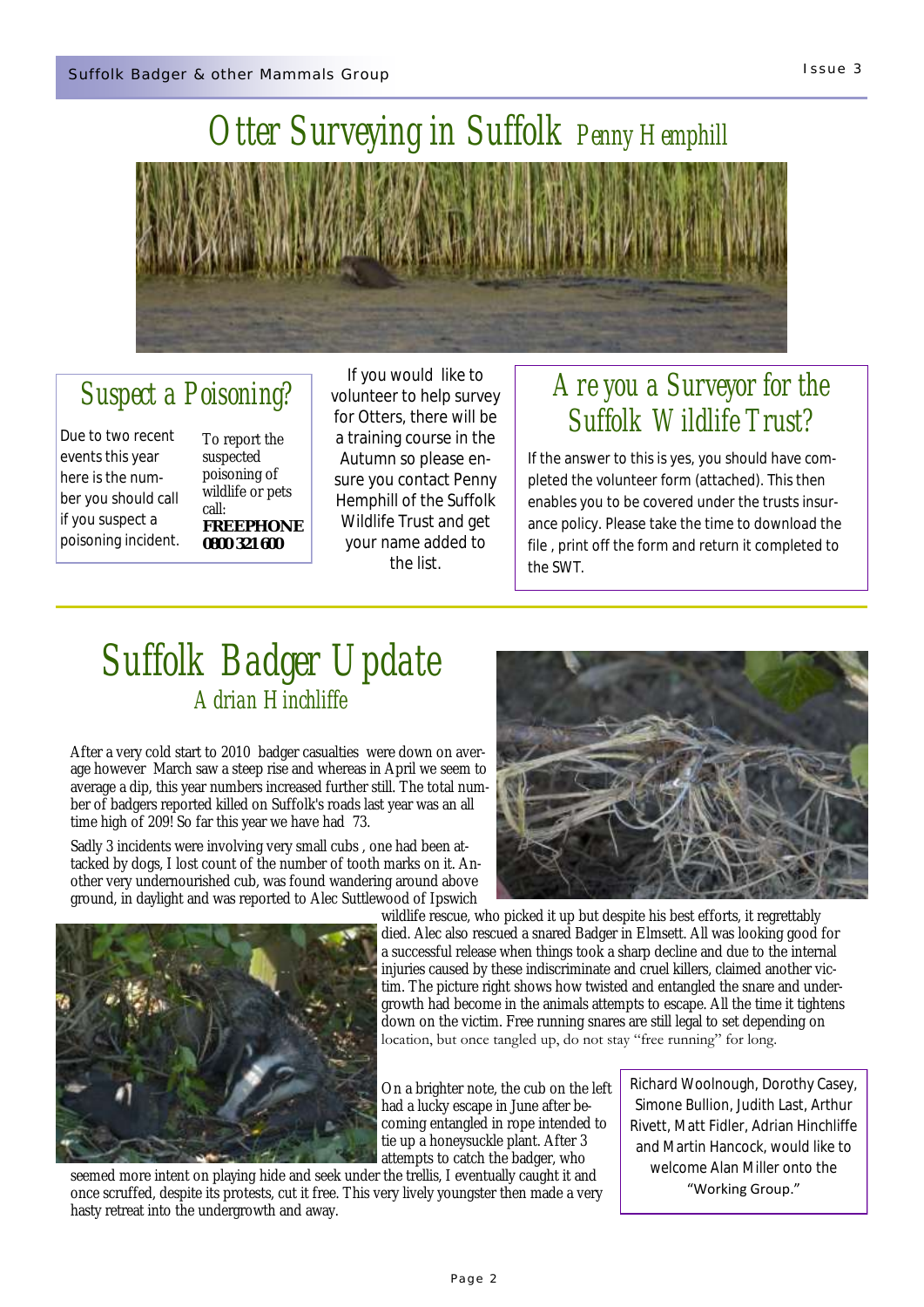#### **Illegal Immigrant Apprehended, after stealth mission on Suffolk air base.**

On Tuesday 18<sup>th</sup> May 2010 I received a call about a Badger that had been detained in a garage porch by residents of

Lakenheath military air base. I was escorted through the high security check point by Richard Southgate and Squadron Leader Jerry Neild, the Royal Air Force Commander of RAF Lakenheath. Once at the scene of the detainee, It quickly became clear from the barrage of wheelie bins and sturdy wire fencing that the captors of this stripy faced mammal, were taking no chances for any further escape. After entry was made into the porch via a side entrance, I was informed that I was now on my own! As I approached the sleeping rabble rouser it suddenly became obvious that he had obviously been watching Steve McQueen in the Great Escape for as I placed my cage close to hand, the Badger started to climb up onto a bike leaning against the wall. Luckily the badger saw sense and very obligingly dis-

mounted the bike and walked into the darkened cage of its own free will. That was the easy part.



Having watched the badgers movements and giving it a good examination it was clear that this covert badger had



simply gone under the radar and entered the base, only to find its return to civvy street blocked. The next challenge was to return it back to its correct neighbourhood without any dispute from rival badger populations. An extensive reconnaissance *mission was carried out whilst still under guard from within the airbase but unfortunately without any conclusion.* 

*Another further hour was spent searching the most likely area just outside the base, but again very few badger signs were found. However, after consultation with Arthur Rivett, fellow member of the Suffolk Badger group, with a more local knowledge and map reading skills available over the phone, meant that a local likely badger hotspot was pinpointed. After another on the ground search was* 

*carried out, dung pits, badger pathways and entrance holes were quickly located. As soon as the bottom of the cage*  touched the bare grass the badger became increasingly excited and began sniffing the turf and scratching at the *cage floor. After being left partially covered to acclimatise itself to the surroundings, the cage door was lifted and af-*

*ter a few moments the badger walked free, well ran actually! It paused momentarily to sniff the ground again before looking around at me, head held high in the air, before trotting further down the grassy track. Another sniff of the grass, and another look behind were the last moments that I saw of the badger before it made a swift exit to the right, into the undergrowth. On investigation this turned out to be a well trodden badger path leading to a sett, obviously well known to this animal.* 

*Operation Meles Meles took over 5 hours and meant travelling more than100 miles (round trip), but concluded in a very successful capture and release, and produced a very big smile to my face, worth every second to see an animal returned home.* 

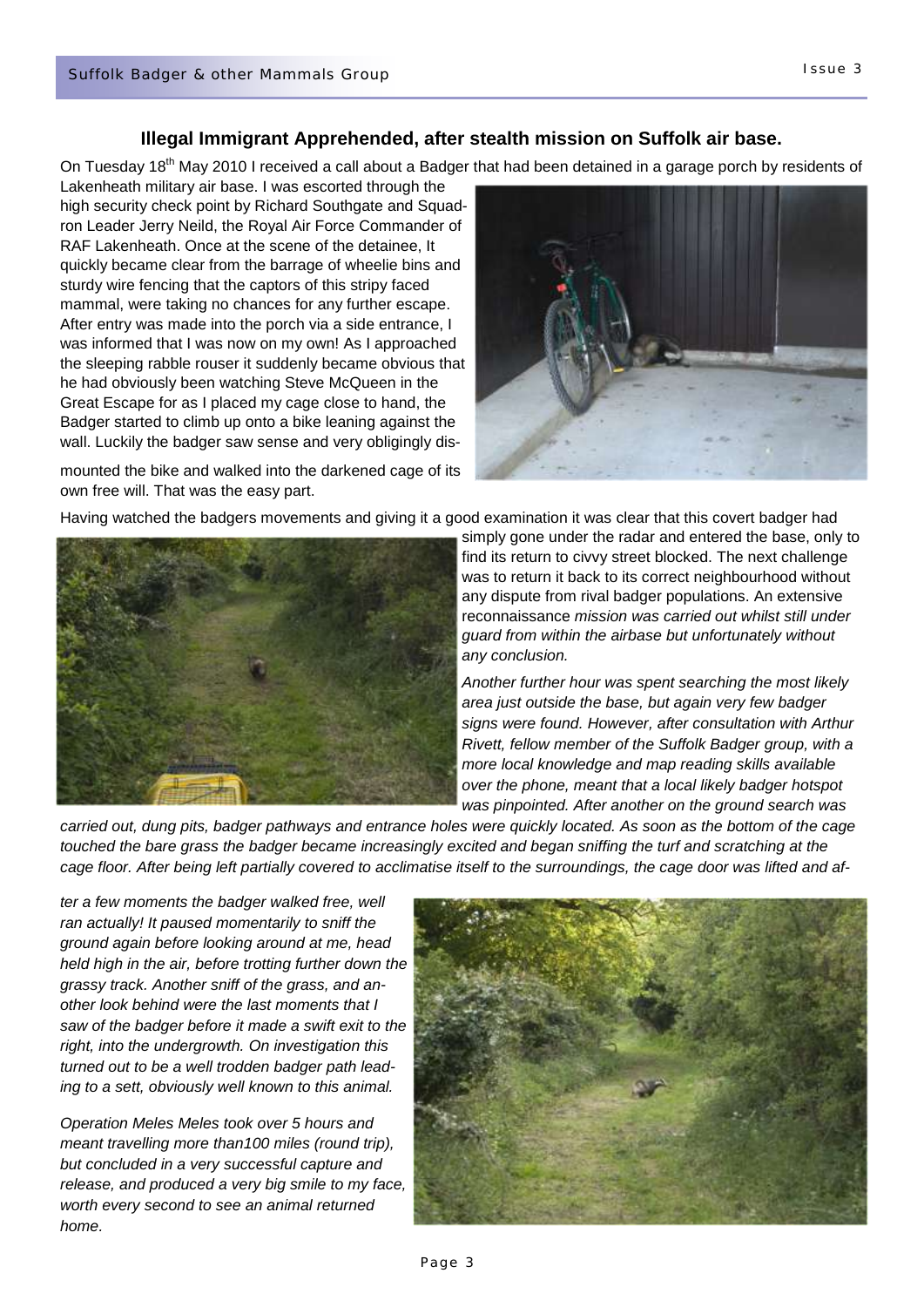### *Bats & Barn Owls Nick Gibbons*

As a result of some recent visits I have been doing to barns as part of 'Barn owl surveyors' work, I came across a barn where I found bat droppings in the centre of the floor, directly under an old beam with nice old mortise and tenon joints in. A quick check showed that the joints were well stained and it was clear that bats were present in the cavity of the joint. Examination of the droppings showed that these were almost certainly Natterer's

bat and the timing of the visit made it likely that there was or had been a maternity roost present. My visit was part of a request to ascertain whether the barn and the surrounding countryside were suitable for Barn owl boxes.

Both the barns and the surrounding land were suitable for Barn owls and animals had been recorded hunting in the vicinity in the recent past. Owls had also been known to roost occasionally in the barns as pellets had been found on odd occasions.

The presence of the bats concerned me about installing a Barn owl box in the barn and after asking a number of people concerned with the Barn owl project at the annual Badger and Mammal Group meeting, I was still not happy regarding the potential conflict between these species. As a result I have done some digging with the aid of the Bat Conservation Trust who is currently carrying some research on the contents of Barn owl pellets.

#### Reading 'The Barn Owl' by D.S.Bunn,A.B.Warburton and R.D.S.Wilson (Poyser) I came across the following extract regarding Barn owl diet.

Instances of specialisation in bat hunting have been recorded. Bauer (1956), for example, found no less than 55.3% of the diet of some Barn owls in Austria to consist of these animals. Three species were identified, the vast majority being the Mouse-eared bat. From identification of those species found in other owl pellet samples it seems that the general rule for other prey applies to this order too, i.e. availability and vulnerability determining which species are taken. For instance, in Britain the four species identified by Glue were the Natterer's, Long-eared, Pipistrelle and Noctule, all among the most widely distributed and abundant members of the Vespertilionidae in the British Isles, and all roosting and breeding in hollow trees and buildings – sites likely to be inhabited by Barn owl. Ruprecht (1979) found the same correlation in the results of 1030 Barn owl pellet collections in Poland: 41.5% contained the remains of 20 of the 21 species of bat found in the country. Broadly speaking, taking into account the relative scarcity of some species, the species present in the greatest numbers were those most likely to share a roosting habitat with the owls. Haverscmidt (1962) recorded 34 bats of three species out of a total of 465 vertebrates taken in Surinam, and Neil Bowman (pers. comm.) found two specimens of the Great horseshoe bat with a single Whiskered bat in the mid-Wales sample.'

'Results - by Numbers of Prey Items. The Small Mammals' View

35,812 pellets, received from 281 locations throughout Britain were sampled.

#### Species of bat recorded in the study were Greater horseshoe, Natterer's, Daubenton's, Noctule, Pipistrelle and Brown Longeared.

The pie chart below shows that the three main prey species of the barn owl are field vole, wood mouse and common shrew. The pie chart shows the individual percentage contributions from these 7 small mammals and from the total bird prey items. The remaining 14 species of small mammals, together with the reptile and amphibian prey items are combined to complete the picture. The small mammals provided 99.1% of all the prey items.



*Chart 1. Total data January 1993 to April 2005. Sample size – 125925 Prey Items. Others\* - water vole, yellow necked mouse, common dormouse, brown rat, water shrew, mole, rabbit, weasel, greater horseshoe bat, Natterer's bat, Daubenton's bat, Noctule bat, pipistrelle bat, brown long eared bat, reptiles and amphibians.* 

As noted above 7 species of small mammals provide over 97% of the prey items. Thus they tell much of the story of these small mammals as prey species and of the owls as predators.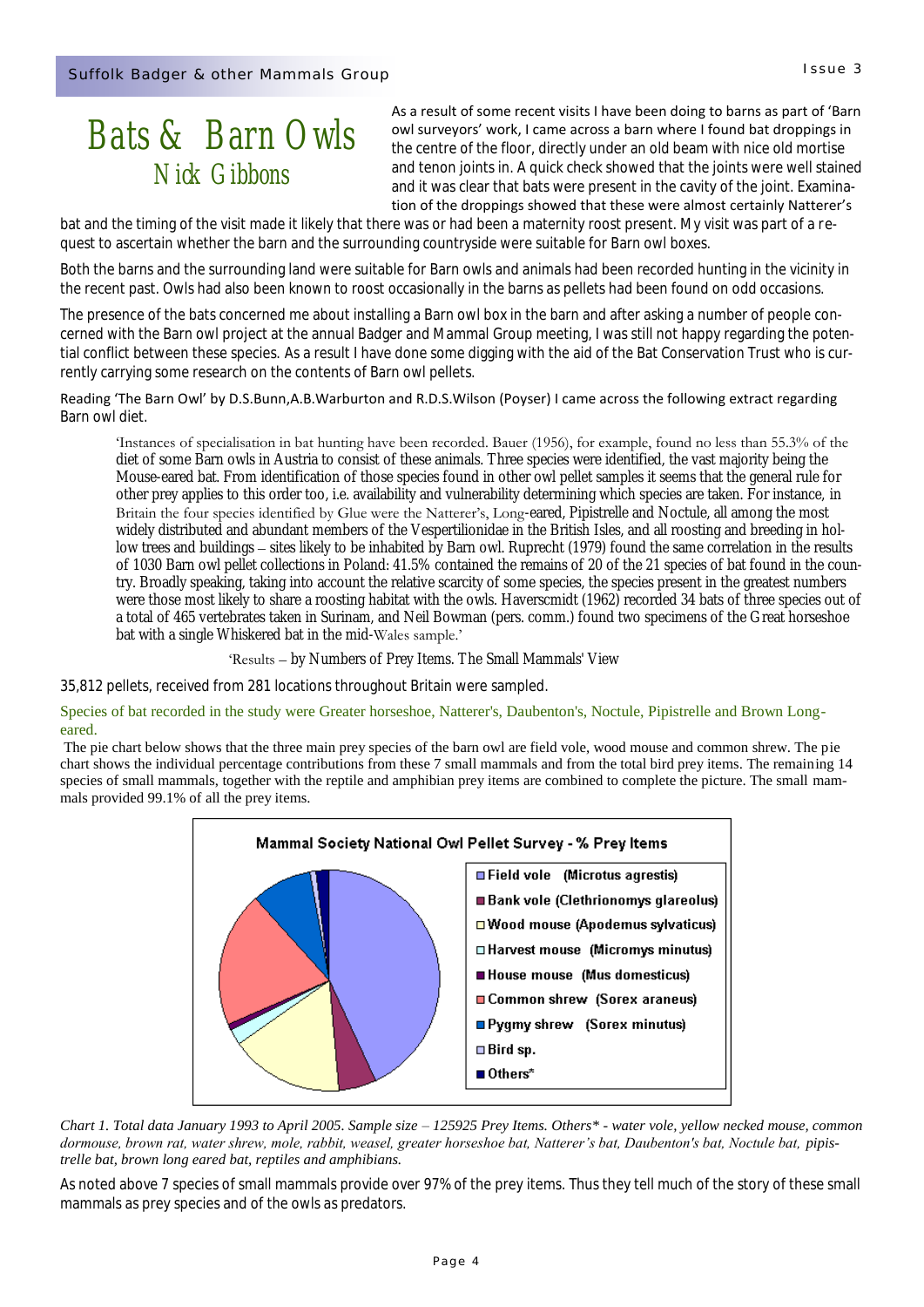### Suffolk Badger & other Mammals Group Communication of the Surface of the Surface 3 Surface 3 Surface 3 Surface 3

Overall, the field vole, common shrew and wood mouse are the three most common prey species. Out of 1103 pellet batches of 10 or more pellets, the field vole appeared in all but 2 batches, the common shrew in all but 30 batches and the wood mouse in all but 65 batches.

A number of prey species unusual in owl pellets have appeared in the survey results. 6 species of bat have been recovered from pellet batches. A number of moles have also been recorded. This species spends most of the time in its underground burrow system, but does occasionally appear on the surface. Juvenile moles also move across the surface when seeking a new territory in which to start their burrow. A single weasel was recovered from a location in Argyllshire, and a small number of the elusive common dormouse appeared in batches of pellets from locations on the Isle of Wight and in Sussex.

Brown rats provide a small proportion of the prey items at a number of locations. The specimens are almost all juvenile – as are those of the much smaller number of water vole that have been recovered. The same is true for the 3 rabbit specimens that have appeared in the pellets.

On the basis of the above, bat predation by barn owls is very low & it would seem most were likely to share the roosting habitat with the barn owls. Whilst the data currently shows quite a conflict in terms of the total risk to bat colonies by the presence of Barn owls there is sufficient evidence that we need to take the possibility seriously. Generally there is a low level of bats taken but it is noticeable that Natterer's are the majority.

I think that while there is a limited chance of serious predation based on the data, there is a risk, and I think it wise to site barn owl boxes away from Natterer's colonies (or any other bat species?) and that having the barn owl surveyors at least with a basic knowledge of bats would be beneficial in both protecting the bats and also giving us some more information on their whereabouts. I believe that more holistic approach to Barn owl box siting is required, and I say that as someone that has done a number of barn owl box visits and recommended them in most cases.

Luckily in the instance where I came across the problem there was ample habitat and siting spots for an external tree box some distance away and also an adjacent barn where a box could be sited with minimal risk to any known bat colony.

## Members Scoop! sheila Taubler & William Smith



Sheila Taubler sent in this picture of two visitors to her garden from her security camera much to her surprise and delight!

"Thought I'd bring you up to date with badgers. Can you imagine how surprised and excited the other night whilst watching my badger in the garden when suddenly he looked up and in walked Badger No. 2........She was a little smaller than him and looked a slightly different colour. I have attached a couple of photos I took."

 This section is new to the newsletter and I would very much like any members who think they may have an interesting story / comment / picture with reference to any mammal to send them in to me for possible inclusion in future editions of the newsletter. Kind regards, Adrian Hinchliffe



William Smith sent in this picture, from one of his remote camera's, of these two foxes regularly visiting his garden.